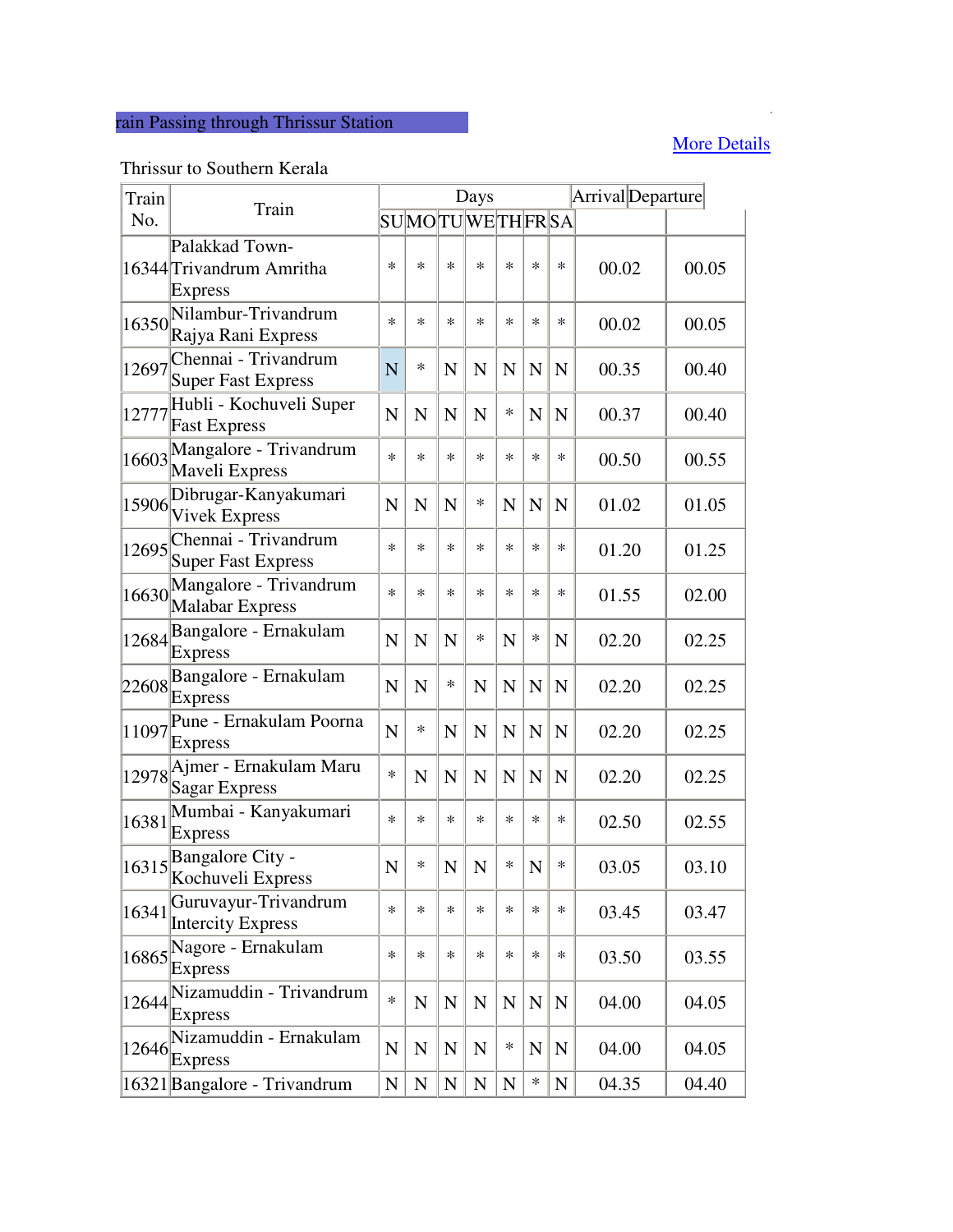|       | 12623 Chennai - Trivandrum<br>Mail                                | $\ast$      | $\ast$      | $\ast$      | *           | $\ast$      | $\ast$      | *           | 04.45 | 04.50 |
|-------|-------------------------------------------------------------------|-------------|-------------|-------------|-------------|-------------|-------------|-------------|-------|-------|
|       | 56607 Shornur - Ernakulam [P]                                     | $\mathbf N$ | $\ast$      | $\ast$      | *           | $\ast$      | $\ast$      | $\ast$      | 05.38 | 05.40 |
| 12257 | Yesvantpur - Kochuveli<br><b>Express</b>                          | N           | ∗           | N           | *           | N           | ∗           | $\mathbf N$ | 06.22 | 06.25 |
| 16041 | Chennai - Alappuzha<br><b>Express</b>                             | $\ast$      | $\ast$      | $\ast$      | *           | $\ast$      | $\ast$      | $\ast$      | 06.55 | 07.00 |
|       | 56371 Guruvayur - Ernakulam [P]                                   | $\ast$      | $\ast$      | $\ast$      | *           | $\ast$      | $\ast$      | $\ast$      | 07.13 | 07.15 |
| 12626 | New Delhi - Trivandrum<br>Kerala Express                          | $\ast$      | $\ast$      | $\ast$      | *           | $\ast$      | $\ast$      | $\ast$      | 07.50 | 07.55 |
|       | Nizamuddin - Ernakulam<br>12618 Mangala Lakshadweep<br>Express    | $\ast$      | $\ast$      | $\ast$      | *           | $\ast$      | $\ast$      | $\ast$      | 08.05 | 08.10 |
| 16526 | Bangalore - Kanyakumari<br><b>Express</b>                         | $\ast$      | $\ast$      | $\ast$      | *           | $\ast$      | $\ast$      | $\ast$      | 08.12 | 08.17 |
| 12081 | Kozhikkode-Trivandrum<br>Janasathabthi                            | N           | $\ast$      | $\ast$      | N           | $\ast$      | $\ast$      | $\ast$      | 08.20 | 08.22 |
|       | Chandigarh - Kochuveli<br>12218 Kerala Sampark kranthi<br>Express | N           | $\mathbf N$ | N           | N           | $\mathbf N$ | ∗           | N           | 08.37 | 08.40 |
|       | 12998 Hapa - Tirunelveli Express                                  | $\ast$      | $\ast$      | N           | N           | $\mathbf N$ | $\mathbf N$ | $\mathbf N$ | 08.37 | 08.40 |
|       | $10215$ Madgaon - Ernakulam<br><b>Express</b>                     | N           | ∗           | N           | N           | $\mathbf N$ | $\mathbf N$ | $\mathbf N$ | 09.15 | 09.18 |
|       | 12484 Amrithsar - Kochuveli<br>Express                            | N           | N           | ∗           | N           | $\mathbf N$ | $\mathbf N$ | $\mathbf N$ | 09.15 | 09.20 |
|       | 12288 DehraDun-Kochuveli                                          | $\mathbf N$ | $\mathbf N$ | $\mathbf N$ | *           | $\mathbf N$ | ${\bf N}$   | $\mathbf N$ | 09.15 | 09.18 |
|       | 19262 Porbandhar-Kochuveli<br>Express                             | $\mathbf N$ | $\mathbf N$ | $\mathbf N$ | N           | N           | $\mathbf N$ | ∗           | 09.15 | 09.18 |
|       | 56373 Guruvayur - Thrissur [P]                                    | $\ast$      | $\ast$      | $\ast$      | $\ast$      | $\ast$      | $\ast$      | $\ast$      | 09.35 |       |
|       | Kannur -<br>16308 Ernakulam/Alappuzha<br><b>Express</b>           | $\ast$      | $\ast$      | $\ast$      | ∗           | $\mathbf N$ | ∗           | N           | 09.35 | 09.38 |
| 12511 | Gorakhpur - Trivandrum<br>Raptisagar Express                      | $\ast$      | ${\bf N}$   | $\ast$      | $\mathbf N$ | ${\bf N}$   | $\mathbf N$ | $\ast$      | 11.15 | 11.20 |
| 16325 | Indore - Trivandrum<br>Ahilynagari Express                        | ${\bf N}$   | $\mathbf N$ | $\mathbf N$ | $\ast$      | ${\bf N}$   | $\mathbf N$ | $\mathbf N$ | 11.15 | 11.20 |
| 12521 | Barauni - Ernakulam Rapti<br>Sagar Express                        | ${\bf N}$   | ${\bf N}$   | ${\bf N}$   | $\mathbf N$ | $\ast$      | ${\bf N}$   | ${\bf N}$   | 11.15 | 11.20 |
| 16327 | Korba - Trivandrum<br><b>Express</b>                              | $\mathbf N$ | $\ast$      | $\mathbf N$ | $\mathbf N$ | $\mathbf N$ | ∗           | $\mathbf N$ | 11.15 | 11.20 |
|       | 16649 Mangalore - Trivandrum<br>Parasuram Express                 | $\ast$      | $\ast$      | $\ast$      | *           | $\ast$      | $\ast$      | $\ast$      | 11.50 | 11.53 |
|       | 17230 Hyderabad - Trivandrum                                      | $\ast$      | $\ast$      | $\ast$      | *           | $\ast$      | $\ast$      | $\ast$      | 12.00 | 12.05 |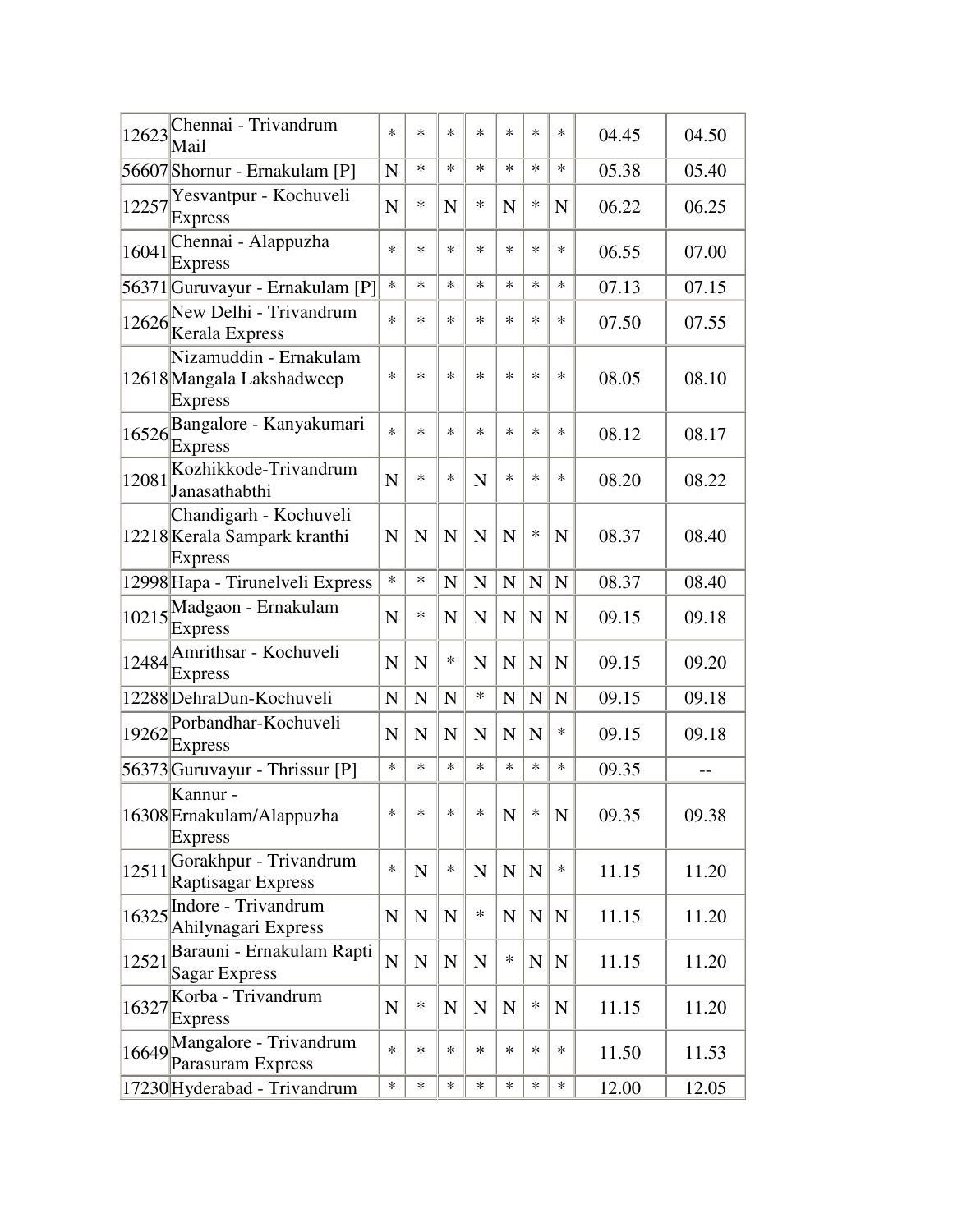|       | Sabari Express                                                           |                |             |             |             |             |             |             |       |       |
|-------|--------------------------------------------------------------------------|----------------|-------------|-------------|-------------|-------------|-------------|-------------|-------|-------|
|       | Jammuthavi -<br>16318 Kanyakumari Himasagar<br><b>Express</b>            | $\mathbf N$    | N           | N           | N           | $\ast$      | N           | $\mathbf N$ | 12.40 | 12.45 |
|       | 56375 Guruvayur - Ernakulam [P]                                          | $\ast$         | $\ast$      | $\ast$      | $\ast$      | $\ast$      | $\ast$      | $\ast$      | 13.50 | 13.52 |
| 12660 | Shalimar - Nagarcoil<br>Gurudev Express                                  | $\mathbf N$    | $\mathbf N$ | N           | N           | N           | *           | N           | 14.05 | 14.10 |
| 12201 | Lokmanyatilak - Kochuveli<br>Garib rath Express                          | $\overline{N}$ | $\mathbf N$ | $\ast$      | N           | N           | $\mathbf N$ | *           | 14.15 | 14.18 |
|       | 16605 Mangalore - Nagarcoil<br>Ernad Express                             | $\ast$         | N           | $\ast$      | $\mathbf N$ | $\ast$      | $\mathbf N$ | $\mathbf N$ | 14.30 | 14.35 |
| 16301 | Shornur - Trivandrum<br><b>Venad Express</b>                             | $\ast$         | $\ast$      | $\ast$      | $\ast$      | $\ast$      | $\ast$      | *           | 14.54 | 14.57 |
|       | 12677 Bangalore - Ernakulam<br><b>Intercity Express</b>                  | $\ast$         | $\ast$      | $\ast$      | $\ast$      | $\ast$      | *           | *           | 15.15 | 15.17 |
|       | 16310 Patna - Ernakulam Express                                          | $\ast$         | N           | N           | N           | N           | N           | *           | 15.20 | 15.25 |
|       | 16324 Shalimar - Trivandrum<br><b>Express</b>                            | N              | N           | *           | $\mathbf N$ | *           | N           | $\mathbf N$ | 15.20 | 15.25 |
|       | Kozhikode - Trivandrum<br>12075 Kozhikode Jan Shatabdi<br><b>Express</b> | $\ast$         | $\ast$      | $\ast$      | $\ast$      | $\ast$      | $\ast$      | *           | 15.45 | 15.47 |
| 13351 | Dhanbad - Alappuzha<br><b>Express</b>                                    | $\ast$         | $\ast$      | $\ast$      | $\ast$      | $\ast$      | $\ast$      | *           | 16.05 | 16.10 |
| 12508 | Guwahati - Ernakulam<br><b>Express</b>                                   | $\mathbf N$    | *           | $\mathbf N$ | $\mathbf N$ | $\mathbf N$ | $\mathbf N$ | $\mathbf N$ | 16.17 | 16.20 |
| 12516 | Guwahati - Trivandrum<br><b>Express</b>                                  | N              | N           | N           | $\mathbf N$ | $\mathbf N$ | *           | $\mathbf N$ | 16.17 | 16.20 |
|       | 12520 Pune-Ernakulam Express                                             | N              | $\ast$      | N           | N           | *           | N           | $\mathbf N$ | 17.15 | 17.18 |
|       | 56043 Guruvayur - Thrissur [P]                                           | $\ast$         | $\ast$      | $\ast$      | $\ast$      | $\ast$      | *           | *           | 17.40 |       |
|       | 56609 Shornur - Ernakulam [P]                                            | $\ast$         | $\ast$      | $\ast$      | $\ast$      | $\ast$      | $\ast$      | *           | 17.46 | 17.48 |
| 16306 | Kannur - Ernakulam<br><b>Intercity Express</b>                           | $\ast$         | $\ast$      | $\ast$      | $\ast$      | *           | *           | *           | 18.40 | 18.43 |
| 12787 | Bilaspur - Tirunelveli<br><b>Express</b>                                 | ${\bf N}$      | ${\bf N}$   | ${\bf N}$   | $\ast$      | ${\bf N}$   | $\mathbf N$ | $\mathbf N$ | 19.45 | 19.50 |
| 22815 | Bilaspur-Ernakulam<br><b>Express</b>                                     | $\mathbf N$    | $\mathbf N$ | $\ast$      | $\mathbf N$ | $\mathbf N$ | ${\bf N}$   | $\mathbf N$ | 19.45 | 19.50 |
|       | 56605 Coimbatore - Thrissur [P]                                          | $\ast$         | $\ast$      | $\ast$      | $\ast$      | $\ast$      | $\ast$      | $\ast$      | 20.45 |       |
| 19260 | Bhavanagar-Kochuveli<br>Express                                          | ${\bf N}$      | *           | $\mathbf N$ | N           | $\mathbf N$ | $\mathbf N$ | $\mathbf N$ | 20.50 | 20.55 |
| 16311 | Bikaner - Trivandrum<br><b>Express</b>                                   | ${\bf N}$      | ${\bf N}$   | $\mathbf N$ | $\mathbf N$ | $\mathbf N$ | *           | $\mathbf N$ | 20.50 | 20.55 |
| 16333 | Veraval - Trivandrum<br><b>Express</b>                                   | ${\bf N}$      | ${\bf N}$   | ${\bf N}$   | ${\bf N}$   | ${\bf N}$   | ${\bf N}$   | $\ast$      | 20.50 | 20.55 |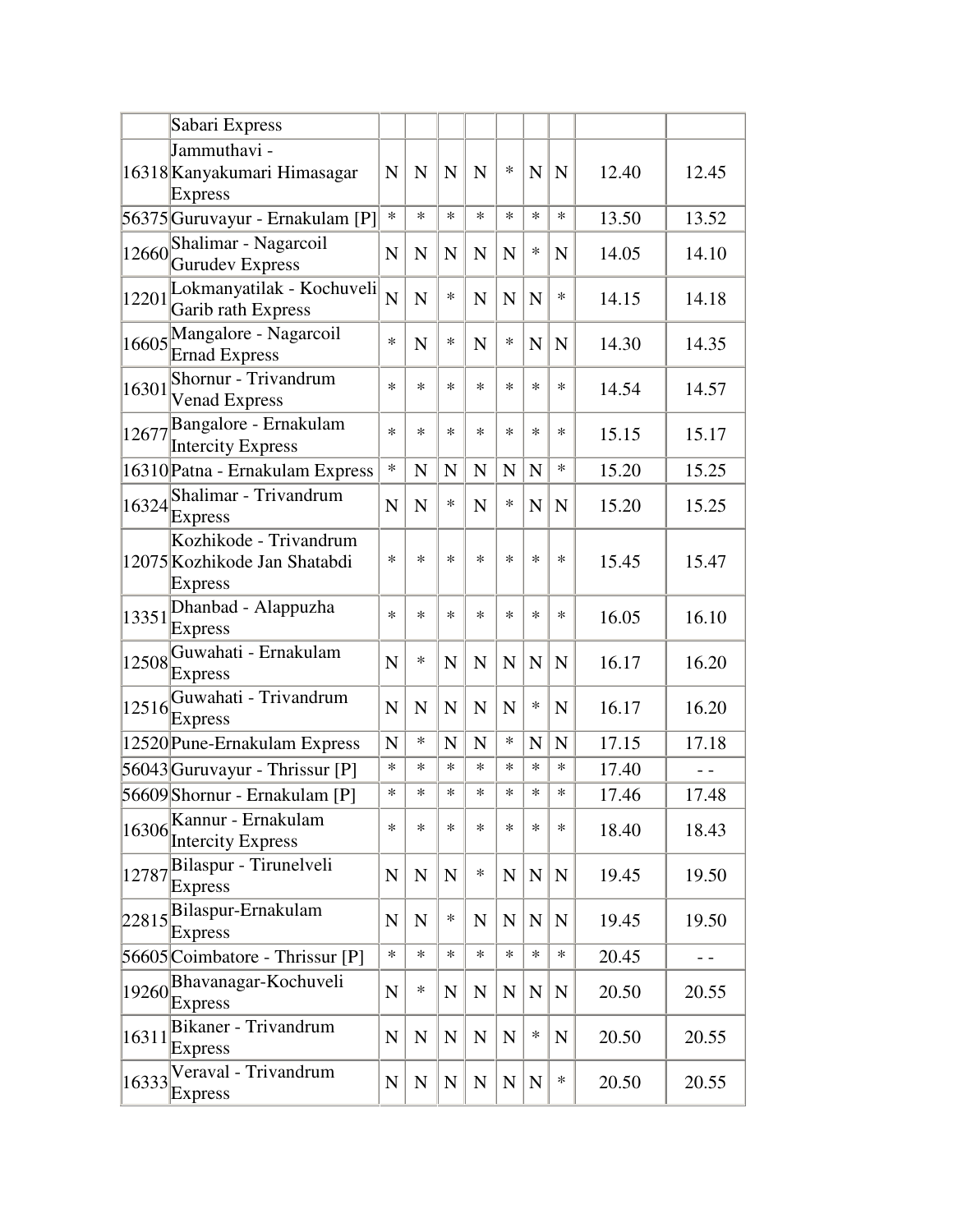|       | 16337 Okha - Ernakulam Express                | ∗           | N           | $\ast$      | N           | N      | N      | $\mathbf N$ | 20.50 | 20.55 |
|-------|-----------------------------------------------|-------------|-------------|-------------|-------------|--------|--------|-------------|-------|-------|
|       | $16335$ Gandhidham - Nagarcoil<br>Express     | N           | N           | N           | N           | N      | N      | $\ast$      | 20.50 | 20.55 |
| 16331 | Mumbai - Trivandrum<br>Express                | N           | N           | $\ast$      | $\mathbf N$ | N      | N      | N           | 21.05 | 21.08 |
|       | 16360 Patna - Ernakulam Express               | $\mathbf N$ | $\mathbf N$ | $\mathbf N$ | $\mathbf N$ | $\ast$ | N      | N           | 21.05 | 21.08 |
|       | $16128$ Guruvayur - Chennai<br>Egmore Express | $\ast$      | $\ast$      | $\ast$      | $\ast$      | $\ast$ | $\ast$ | $\ast$      | 21.20 | 21.25 |
|       | 16348 Mangalore - Trivandrum<br>Express       | $\ast$      | $\ast$      | $\ast$      | $\ast$      | $\ast$ | $\ast$ | $\ast$      | 22.00 | 22.05 |
| 12432 | Nizamuddin - Trivandrum<br>Rajadhani Express  | N           | *           | N           | $\ast$      | $\ast$ | N      | N           | 23.50 | 23.53 |

SU - Sunday; MO - Monday; TU - Tuesday; WE - Wednesday; TH - Thursday; FR - Friday; SA - Saturday; [P] - Passenger Train

## Thrissur to Northern Side

| Train |                                                        |             |             |             | Days           |             | Arrival Departure |             |       |       |
|-------|--------------------------------------------------------|-------------|-------------|-------------|----------------|-------------|-------------------|-------------|-------|-------|
| No.   | Train                                                  |             |             |             | SUMOTUWETHFRSA |             |                   |             |       |       |
|       | 16359 Ernakulam - Patna Express                        | ∗           | N           | N           | N              | $\mathbf N$ | $\mathbf N$       | $\mathbf N$ | 00.15 | 00.20 |
|       | 11098 Ernakulam - Pune Poorna Express                  | N           | N           | $\ast$      | N              | N           | $\mathbf N$       | $\mathbf N$ | 00.45 | 00.50 |
| 16604 | Trivandrum - Mangalore Maveli<br><b>Express</b>        | $\ast$      | $\ast$      | $\ast$      | $\ast$         | $\ast$      | $\ast$            | $\ast$      | 01.00 | 01.05 |
|       | 16629 Trivandrum - Mangalore Malabar<br><b>Express</b> | $\ast$      | $\ast$      | $\ast$      | $\ast$         | $\ast$      | *                 | ∗           | 01.25 | 01.30 |
| 12698 | Trivandrum - Chennai Super Fast<br><b>Express</b>      | $\ast$      | N           | N           | N              | N           | N                 | N           | 01.50 | 01.55 |
|       | 16347 Trivandrum - Mangalore Express                   | $\ast$      | $\ast$      | $\ast$      | $\ast$         | $\ast$      | $\ast$            | *           | 03.00 | 03.05 |
|       | 16343 Trivandrum - Palakkad Amrita<br><b>Express</b>   | $\ast$      | $\ast$      | $\ast$      | $\ast$         | $\ast$      | $\ast$            | $\ast$      | 04.20 | 04.25 |
|       | 16349 Trivandrum-Nilambur Rajya Rani<br>Express        | $\ast$      | $\ast$      | $\ast$      | $\ast$         | $\ast$      | $\ast$            | $\ast$      | 04.20 | 04.25 |
| 16127 | Chennai Egmore - Guruvayur<br><b>Express</b>           | $\ast$      | $\ast$      | $\ast$      | $\ast$         | $\ast$      | $\ast$            | $\ast$      | 05.30 | 05.33 |
|       | 56603 Thrissur - Kannur [P]                            | $\ast$      | $\ast$      | $\ast$      | $\ast$         | $\ast$      | $\ast$            | $\ast$      | 05.55 |       |
|       | 12519 Ernakulam – Pune Express                         | N           | N           | $\ast$      | N              | N           | $\ast$            | N           | 06.25 | 06.28 |
|       | 56370 Ernakulam - Guruvayur [P]                        | $\ast$      | $\ast$      | $\ast$      | $\ast$         | $\ast$      | $\ast$            | $\ast$      | 07.45 | 07.47 |
|       | 16305 Ernakulam - Kannur Intercity                     | $\ast$      | $\ast$      | $\ast$      | $\ast$         | $\ast$      | *                 | $\ast$      | 08.07 | 08.10 |
|       | 13352 Alappuzha - Dhanbad Express                      | $\ast$      | $\ast$      | $\ast$      | $\ast$         | $\ast$      | $\ast$            | $\ast$      | 08.40 | 08.45 |
|       | 56606 Ernakulam - Shornur [P]                          | $\ast$      | $\ast$      | $\ast$      | $\ast$         | $\ast$      | $\ast$            | $\ast$      | 09.20 | 09.23 |
| 16606 | Nagercoil - Mangalore Ernad<br><b>Express</b>          | N           | *           | N           | ∗              | $\mathbf N$ | $\ast$            | $\mathbf N$ | 09.37 | 09.42 |
|       | 16332 Trivandrum - Mumbai Express                      | $\mathbf N$ | $\mathbf N$ | $\mathbf N$ | N              | $\mathbf N$ | $\mathbf N$       | $\ast$      | 09.55 | 10.00 |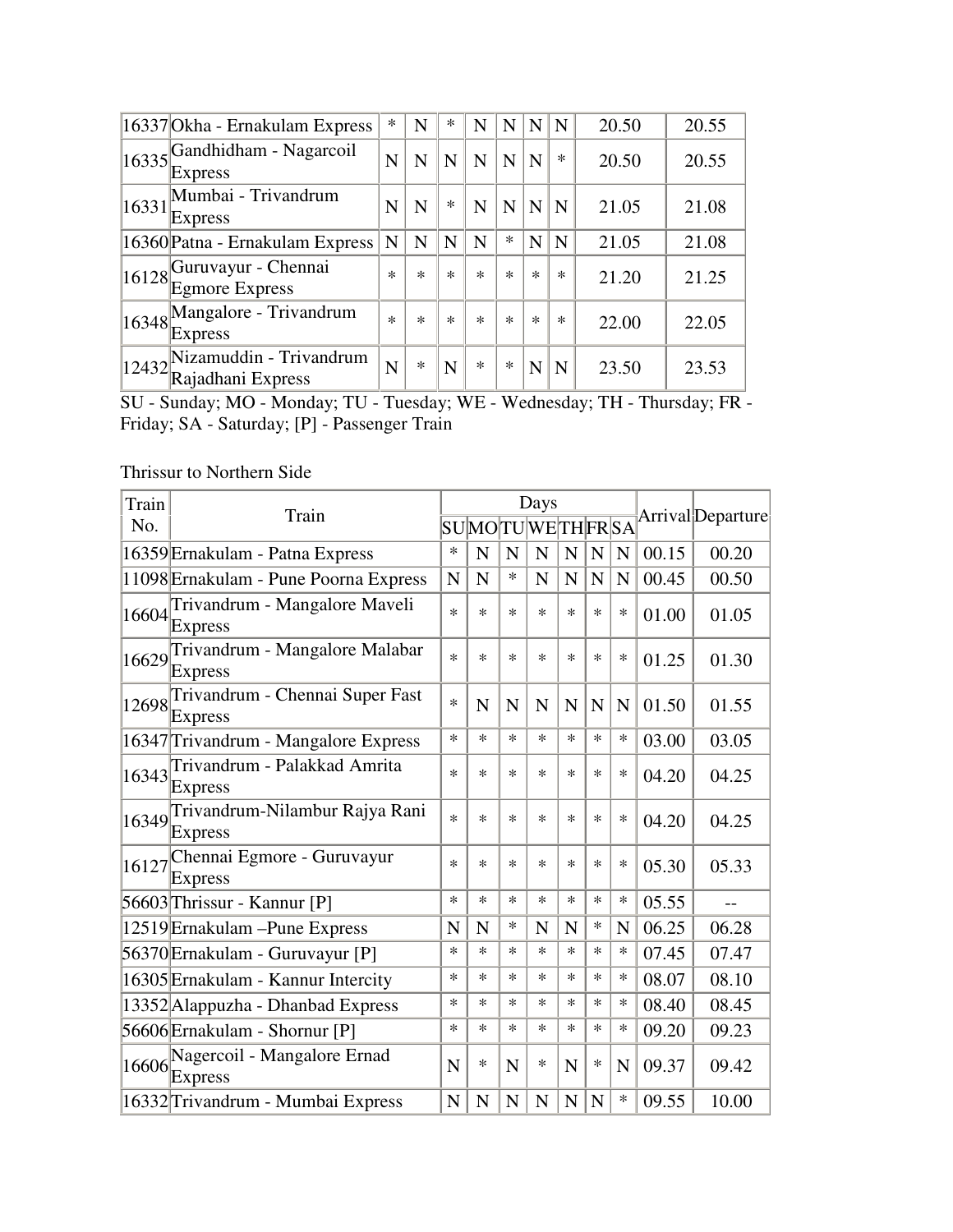|       | 12788 Tirunelveli - Bilaspur Express                      | $\ast$      | N           | N           | N           | $\mathbf N$ | $\mathbf N$ | $\mathbf N$ | 09.55 | 10.00 |
|-------|-----------------------------------------------------------|-------------|-------------|-------------|-------------|-------------|-------------|-------------|-------|-------|
|       | 22816 Ernakulam-Bilaspur Express                          | N           | N           | N           | ∗           | N           | N           | N           | 09.55 | 10.00 |
|       | 56374 Thrissur - Guruvayur [P]                            | $\ast$      | $\ast$      | $\ast$      | $\ast$      | $\ast$      | $\ast$      | $\ast$      | 10.10 |       |
|       | 12678 Ernakulam - Bangalore Intercity<br><b>Express</b>   | $\ast$      | $\ast$      | $\ast$      | $\ast$      | $\ast$      | $\ast$      | *           | 10.18 | 10.20 |
|       | 12076 Trivandrum - Kozhikode Jan<br>Shatabdi Express      | $\ast$      | $\ast$      | $\ast$      | $\ast$      | $\ast$      | *           | $\ast$      | 10.32 | 10.34 |
|       | 16302 Trivandrum - Shornur Venad<br><b>Express</b>        | $\ast$      | $\ast$      | $\ast$      | *           | *           | *           | ∗           | 11.22 | 11.25 |
|       | 16328 Trivandrum - Korba Express                          | N           | $\ast$      | N           | N           | *           | N           | $\mathbf N$ | 11.40 | 11.45 |
|       | 12512 Trivandrum - Gorakhpur<br><b>Raptisagar Express</b> | $\ast$      | N           | $\ast$      | ∗           | N           | $\mathbf N$ | $\mathbf N$ | 11.40 | 11.45 |
| 16326 | Trivandrum - Indore Ahilyanagari<br>Express               | $\mathbf N$ | N           | N           | $\mathbf N$ | N           | $\mathbf N$ | $\ast$      | 11.40 | 11.45 |
|       | 12522 Ernakulam - Baroni Express                          | N           | N           | N           | N           | N           | $\ast$      | N           | 11.40 | 11.45 |
|       | 16345 Lokamanyatilak - Trivandrum<br>Netravati Express    | $\ast$      | $\ast$      | $\ast$      | $\ast$      | $\ast$      | $\ast$      | *           | 12.15 | 12.20 |
| 16650 | Trivandrum - Mangalore<br>Parasuram Express               | $\ast$      | $\ast$      | $\ast$      | *           | *           | *           | $\ast$      | 12.35 | 12.40 |
|       | 17229 Trivandrum - Hyderabad Sabari<br><b>Express</b>     | $\ast$      | $\ast$      | $\ast$      | $\ast$      | $\ast$      | *           | $\ast$      | 13.10 | 13.15 |
|       | 12997 Tirunelveli - Hapa Express                          | $\mathbf N$ | $\ast$      | $\ast$      | N           | $\mathbf N$ | $\mathbf N$ | $\mathbf N$ | 14.15 | 14.20 |
|       | 12483 Kochuveli - Amrithsar Express                       | N           | N           | N           | *           | N           | N           | $\mathbf N$ | 14.15 | 14.20 |
| 12217 | Kochuveli - Chandigarh Sampark<br>kranthi Express         | $\mathbf N$ | N           | N           | $\mathbf N$ | N           | N           | ∗           | 14.15 | 14.20 |
| 12202 | Kochuveli - Lokamanyatilak Garib<br>rath Express          | $\ast$      | $\mathbf N$ | $\mathbf N$ | $\mathbf N$ | $\ast$      | $\mathbf N$ | $\mathbf N$ | 14.15 | 14.20 |
|       | 12287 Kochuveli-Dehra Dun Express                         | $\mathbf N$ | N           | N           | $\mathbf N$ | N           | $\ast$      | $\mathbf N$ | 14.15 | 14.20 |
| 12617 | Ernakulam - Nizamuddin Mangala<br>Express                 | $\ast$      | $\ast$      | $\ast$      | $\ast$      | *           | *           | $\ast$      | 14.30 | 14.35 |
|       | 16382 Kanyakumari - Mumbai Express                        | ∗           | $\ast$      | $\ast$      | $\ast$      | $\ast$      | $\ast$      | ∗           | 14.55 | 15.00 |
|       | 16346 Trivandrum - Lokamanyatilak<br>Netravati Express    | ∗           | *           | ∗           | ∗           | *           | *           | *           | 15.35 | 15.40 |
|       | 19261 Kochuveli- Porbandhar Express                       | ∗           | $\mathbf N$ | $\mathbf N$ | ${\bf N}$   | ${\bf N}$   | ${\bf N}$   | ${\bf N}$   | 15.40 | 15.42 |
|       | 10216 Ernakulam - Madgaon Express                         | N           | ∗           | N           | $\mathbf N$ | $\mathbf N$ | $\mathbf N$ | N           | 15.45 | 15.47 |
|       | 12625 Trivandrum - New Delhi Kerala<br>Express            | $\ast$      | *           | $\ast$      | ∗           | $\ast$      | $\ast$      | $\ast$      | 17.10 | 17.15 |
| 16307 | Alappuzha/Ernakulam - Kannur<br><b>Express</b>            | *           | *           | *           | *           | *           | *           | ∗           | 17.57 | 18.00 |
|       | 16313 Ernakulam-Kannur Express                            | $\mathbf N$ | N           | $\mathbf N$ | N           | *           | ${\bf N}$   | $\ast$      | 17.57 | 18.00 |
|       | 12683 Ernakulam - Bangalore Express                       | ∗           | ${\bf N}$   | $\mathbf N$ | ∗           | ${\bf N}$   | ${\bf N}$   | $\mathbf N$ | 18.20 | 18.25 |
|       | 22607 Ernakulam-Bangalore Express                         | ∗           | $\mathbf N$ | N           | $\mathbf N$ | $\mathbf N$ | N           | $\mathbf N$ | 18.20 | 18.25 |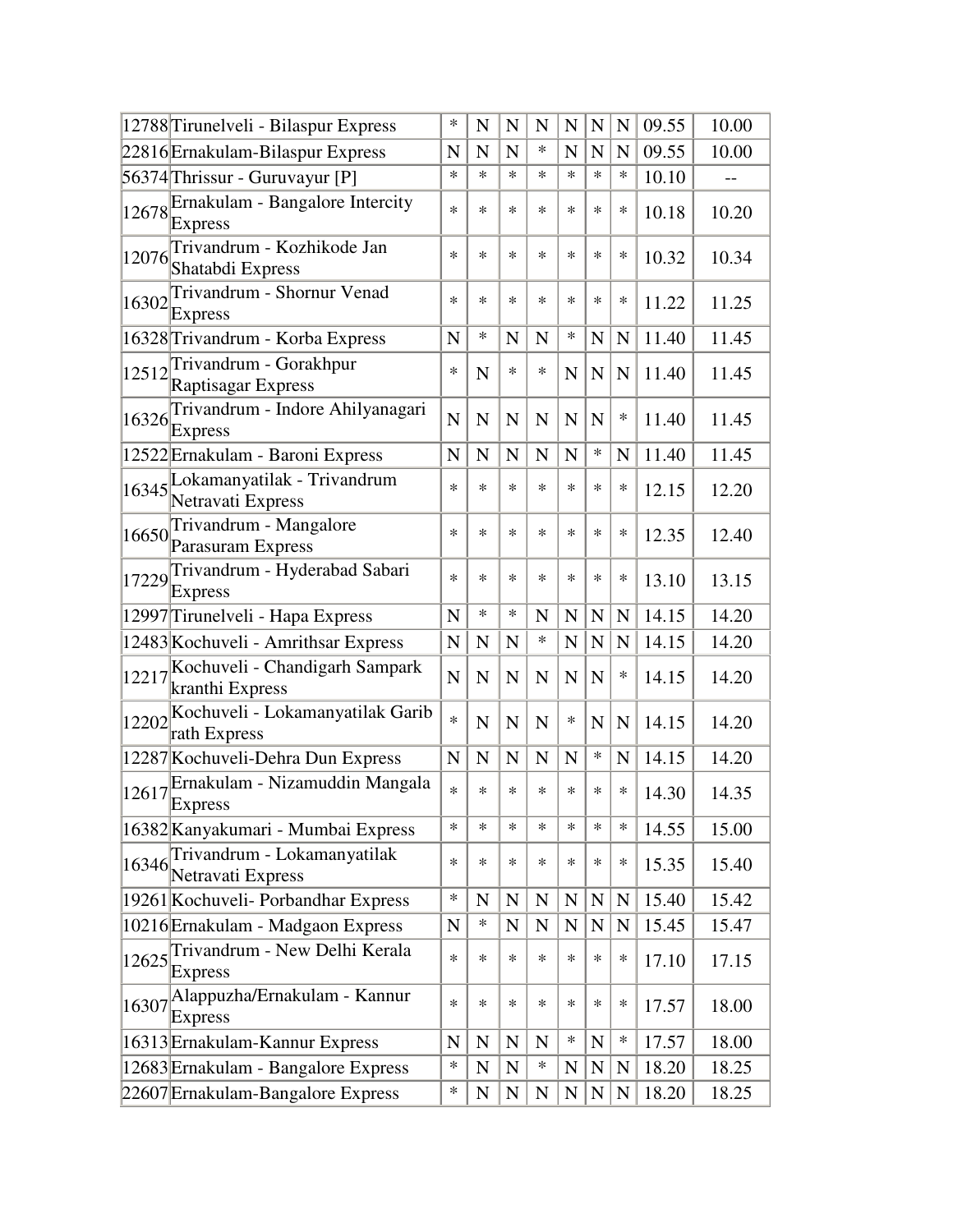|       | 16309 Ernakulam - Patna Express                                       | N              | $\ast$             | $\ast$      | N              | N              | $\mathbf N$    | $\mathbf N$ | 18.35 | 18.40 |
|-------|-----------------------------------------------------------------------|----------------|--------------------|-------------|----------------|----------------|----------------|-------------|-------|-------|
| 12778 | Kochuveli - Yesvantpur Super Fast<br><b>Express</b>                   | N              | N                  | N           | $\mathbf N$    | ∗              | N              | $\mathbf N$ | 18.35 | 18.40 |
|       | 12515 Trivandrum - Guwahati Express                                   | *              | N                  | N           | N              | N              | N              | $\mathbf N$ | 18.35 | 18.40 |
|       | 56044 Thrissur - Guruvayur [P]                                        | *              | $\ast$             | $\ast$      | $\ast$         | $\ast$         | $\ast$         | *           | 18.55 |       |
|       | 16042 Alappuzha - Chennai Express                                     | *              | $\ast$             | $\ast$      | $\ast$         | $\ast$         | $\ast$         | *           | 19.00 | 19.05 |
|       | 56608 Ernakulam - Shornur [P]                                         | *              | ∗                  | $\ast$      | $\ast$         | *              | *              | *           | 19.22 | 19.25 |
| 12082 | Trivandrum-Kozhikkode<br>Janasatabti                                  | ∗              | ∗                  | N           | $\ast$         | *              | ∗              | N           | 19.27 | 19.30 |
|       | 16525 Kanyakumari - Bangalore Express                                 | *              | $\ast$             | $\ast$      | $\ast$         | *              | ∗              | *           | 19.40 | 19.45 |
|       | 12643 Trivandrum - Nizamuddin Express                                 | N              | N                  | ∗           | N              | N              | N              | N           | 20.15 | 20.20 |
|       | 12645 Ernakulam - Nizamuddin Express                                  | N              | N                  | N           | N              | N              | N              | *           | 20.15 | 20.20 |
|       | 12624 Trivandrum - Chennai Mail                                       | ∗              | ∗                  | $\ast$      | $\ast$         | $\ast$         | $\ast$         | ∗           | 20.35 | 20.40 |
|       | 16338 Ernakulam - Okha Express                                        | N              | N                  | N           | *              | N              | *              | $\mathbf N$ | 21.20 | 21.25 |
|       | 12977 Ernakulam - Ajmer Maru Sagar<br>Express                         | *              | N                  | $\mathbf N$ | $\mathbf N$    | N              | N              | $\mathbf N$ | 21.20 | 21.25 |
|       | 16312 Ernakulam - Bikaner Express                                     | N              | $\mathbf N$        | $\mathbf N$ | $\mathbf N$    | N              | N              | *           | 21.20 | 21.25 |
|       | 16334 Trivandrum - Veraval Express                                    | N              | ∗                  | N           | $\mathbf N$    | N              | N              | $\mathbf N$ | 21.20 | 21.25 |
|       | 16336 Nagarcoil - Gandhidham Express                                  | N              | N                  | $\ast$      | N              | N              | N              | N           | 21.20 | 21.25 |
|       | 19259 Kochuveli-Bhavanagar Express                                    | N              | N                  | N           | N              | *              | N              | N           | 21.20 | 21.25 |
|       | 56376 Ernakulam - Guruvayur                                           | *              | $\ast$             | $\ast$      | $\ast$         | $\ast$         | $\ast$         | *           | 22.00 | 22.02 |
|       | 16316 Kochuveli - Bangalore Express                                   | N              | $\mathbf N$        | ∗           | N              | *              | N              | ∗           | 22.00 | 22.05 |
| 16317 | Kanyakumari - Jammu Tawi<br>Himasagar Express                         | N              | $\mathbf N$        | N           | N              | $\mathbf N$    | ∗              | N           | 22.00 | 22.05 |
| 12659 | Nagarcoil - Shalimar Gurudev<br><b>Express</b>                        | *              | $\mathbf N$        | $\mathbf N$ | $\mathbf N$    | $\mathbf N$    | $\mathbf N$    | N           | 22.00 | 22.05 |
|       | 16322 Trivandrum - Bangalore Express                                  | $\mathbf N$    | $\mathbf N$        | $\mathbf N$ | $\ast$         | N              | $\mathbf N$    | $\mathbf N$ | 22.00 | 22.05 |
|       | 16323 Trivandrum - Shalimar Express                                   | N              | $\mathbf N$        | $\mathbf N$ | ${\bf N}$      | *              | $\overline{N}$ | *           | 22.25 | 22.30 |
|       | 12507 Ernakulam - Guwahati Express                                    | $\overline{N}$ | $\overline{\rm N}$ | ∗           | $\overline{N}$ | $\overline{N}$ | ${\bf N}$      | ${\bf N}$   | 22.25 | 22.30 |
|       | 12258 Kochuveli - Yesvantpur Express                                  | $\mathbf N$    | $\ast$             | ${\bf N}$   | $\ast$         | ${\bf N}$      | $\ast$         | ${\bf N}$   | 22.42 | 22.45 |
|       | 15905 Kanyakumari - Dibrugar Vivek<br><b>Express</b>                  | ${\bf N}$      | $\mathbf N$        | $\mathbf N$ | $\mathbf N$    | $\mathbf N$    | ${\bf N}$      | ∗           | 22.42 | 22.45 |
|       | 12696 Trivandrum - Chennai Super Fast<br><b>Express</b>               | *              | $\ast$             | $\ast$      | $\ast$         | $\ast$         | $\ast$         | *           | 23.05 | 23.10 |
|       | $16342$ <sup>Trivandrum - Guruvayur Intercity</sup><br><b>Express</b> | *              | $\ast$             | $\ast$      | *              | *              | *              | *           | 23.15 | 23.17 |
|       | 16866 Ernakulam - Nagore Express                                      | *              | $\ast$             | $\ast$      | $\ast$         | *              | $\ast$         | *           | 23.40 | 23.45 |
| 6344  | Palakkad - Trivandrum Amritha<br>Express                              | *              | $\ast$             | $\ast$      | *              | *              | *              | *           | 23.45 | 23.50 |
| 12431 | Trivandrum - Nizamuddin<br>Rajadhani Express                          | N              | ${\bf N}$          | *           | ${\bf N}$      | *              | *              | N           | 23.52 | 23.55 |